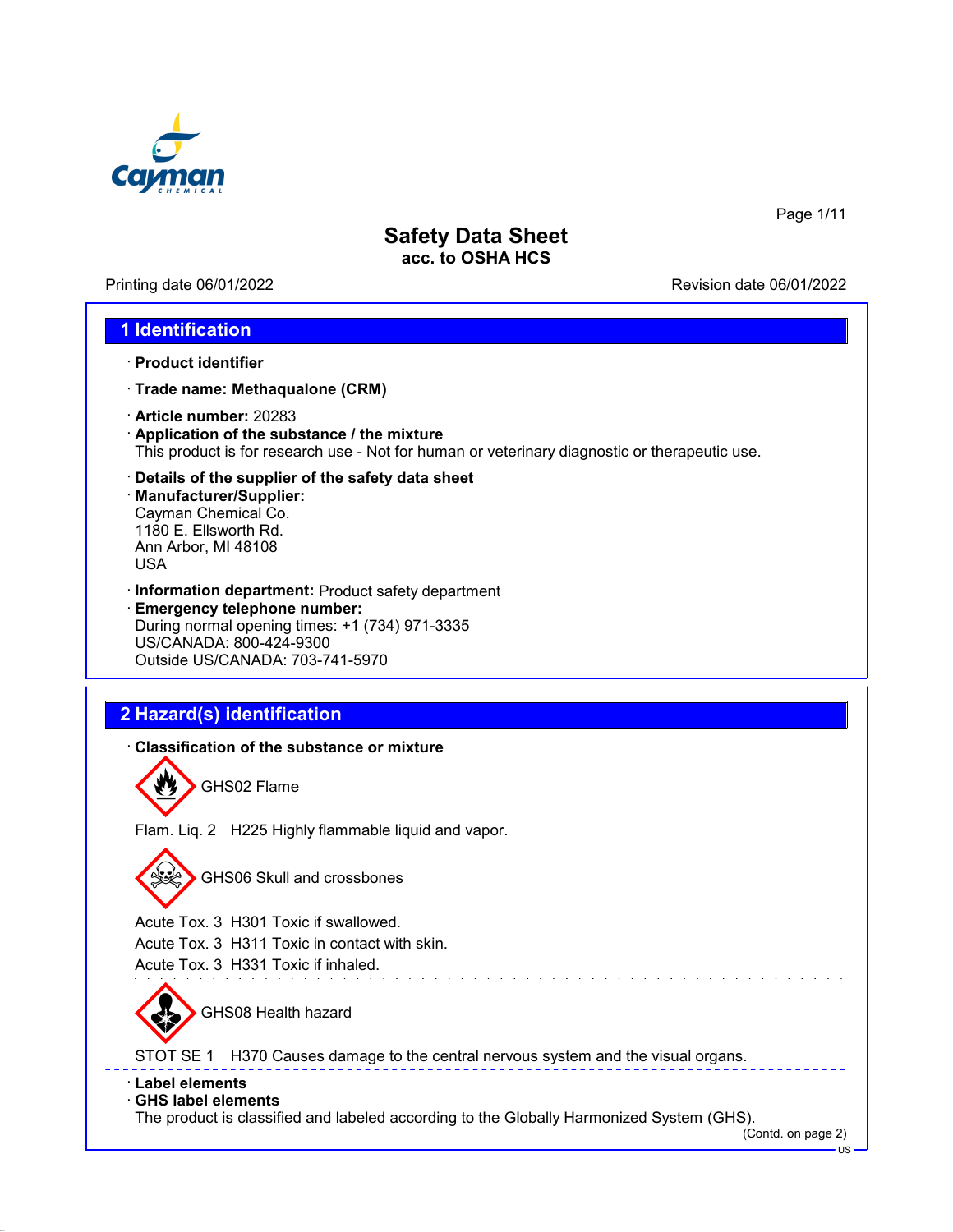0

 HEALTH FIRE <mark>| REACTIVITY</mark>

 $\overline{0}$ 

· **HMIS-ratings (scale 0 - 4)**

3 0

Fire = 3  $Recivity = 0$ 

<u>\*<sup>0</sup></u> Health = \*0

Fire = 3 Reactivity = 0

Printing date 06/01/2022 **Printing date 06/01/2022** 

**Trade name: Methaqualone (CRM)**

| <b>Hazard pictograms</b>        | (Contd. from page 1)                                                                                                  |
|---------------------------------|-----------------------------------------------------------------------------------------------------------------------|
|                                 |                                                                                                                       |
|                                 |                                                                                                                       |
| GHS02<br>GHS06                  | GHS08                                                                                                                 |
| · Signal word Danger            |                                                                                                                       |
| Methanol                        | <b>Hazard-determining components of labeling:</b>                                                                     |
| Methaqualone                    |                                                                                                                       |
| <b>Hazard statements</b>        |                                                                                                                       |
| H <sub>225</sub>                | Highly flammable liquid and vapor.                                                                                    |
|                                 | H301+H311+H331 Toxic if swallowed, in contact with skin or if inhaled.                                                |
| H370                            | Causes damage to the central nervous system and the visual organs.                                                    |
| <b>Precautionary statements</b> |                                                                                                                       |
| P210                            | Keep away from heat/sparks/open flames/hot surfaces. - No smoking.                                                    |
| P240                            | Ground/bond container and receiving equipment.                                                                        |
| P241                            | Use explosion-proof electrical/ventilating/lighting/equipment.                                                        |
| P242                            | Use only non-sparking tools.                                                                                          |
| P243                            | Take precautionary measures against static discharge.                                                                 |
| P <sub>260</sub>                | Do not breathe dust/fume/gas/mist/vapors/spray.                                                                       |
| P <sub>264</sub>                | Wash thoroughly after handling.                                                                                       |
| P270                            | Do not eat, drink or smoke when using this product.                                                                   |
| P271                            | Use only outdoors or in a well-ventilated area.                                                                       |
| P280                            | Wear protective gloves/protective clothing/eye protection/face protection.                                            |
| P301+P310                       | If swallowed: Immediately call a poison center/doctor.                                                                |
| P321                            | Specific treatment (see on this label).                                                                               |
| P330                            | Rinse mouth.                                                                                                          |
|                                 | P303+P361+P353 If on skin (or hair): Take off immediately all contaminated clothing. Rinse skin with<br>water/shower. |
| P304+P340                       | IF INHALED: Remove person to fresh air and keep comfortable for breathing.                                            |
| P307+P311                       | IF exposed: Call a POISON CENTER or doctor/physician.                                                                 |
| P312                            | Call a poison center/doctor if you feel unwell.                                                                       |
| P361+P364                       | Take off immediately all contaminated clothing and wash it before reuse.                                              |
| P370+P378                       | In case of fire: Use CO2, powder or water spray to extinguish.                                                        |
| P403+P233                       | Store in a well-ventilated place. Keep container tightly closed.                                                      |
| P403+P235                       | Store in a well-ventilated place. Keep cool.                                                                          |
| P405                            | Store locked up.                                                                                                      |
| P501                            | Dispose of contents/container in accordance with local/regional/national/international<br>regulations.                |
| <b>Classification system:</b>   |                                                                                                                       |
| NFPA ratings (scale 0 - 4)      |                                                                                                                       |
|                                 |                                                                                                                       |
|                                 | Health = $0$<br>$Fire = 3$                                                                                            |

(Contd. on page 3)  $\overline{\mathsf{US}}$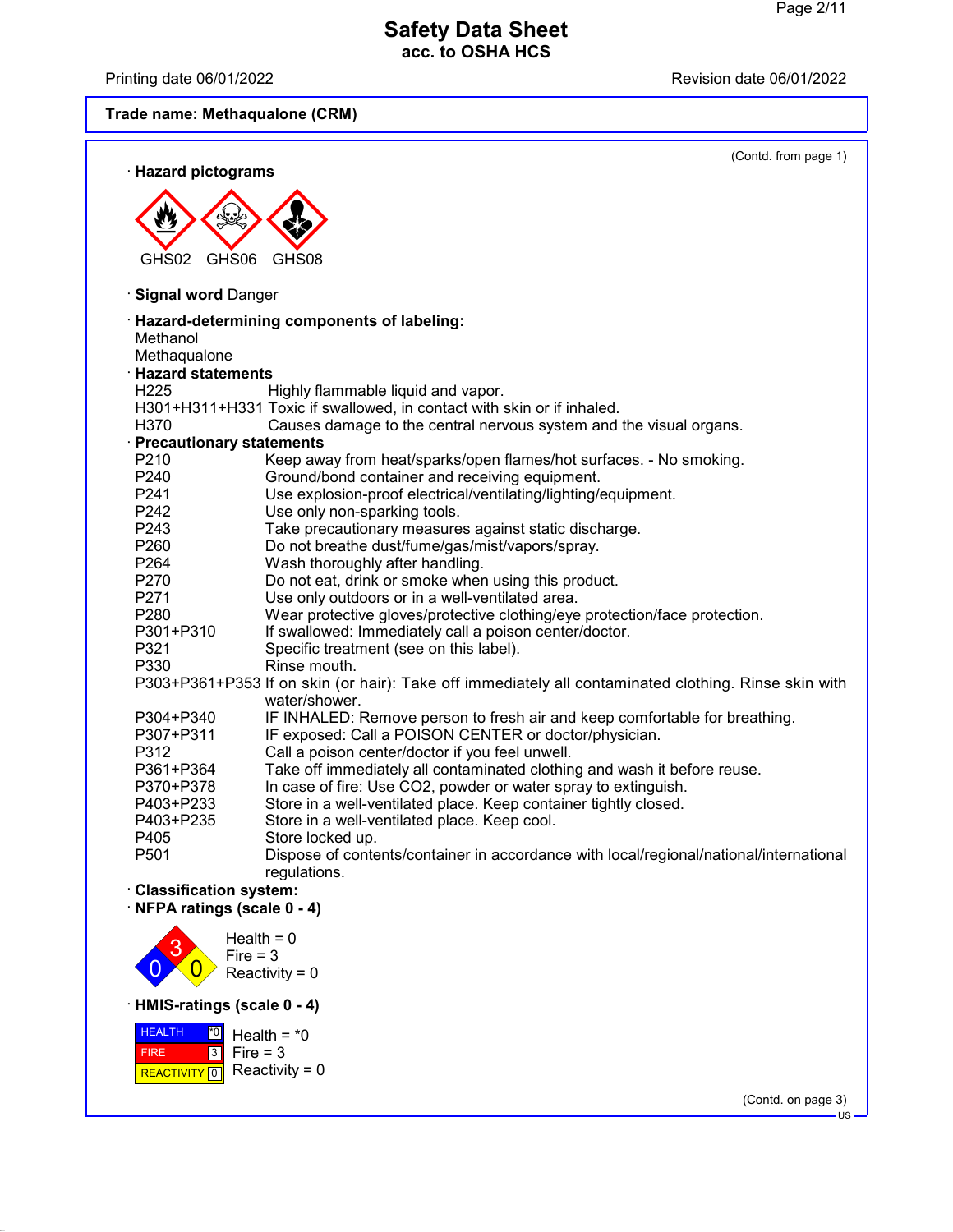Printing date 06/01/2022 Revision date 06/01/2022

(Contd. from page 2)

#### **Trade name: Methaqualone (CRM)**

- · **Other hazards**
- · **Results of PBT and vPvB assessment**
- · **PBT:** Not applicable.
- · **vPvB:** Not applicable.

#### **3 Composition/information on ingredients**

· **Chemical characterization: Mixtures**

· **Description:** Mixture of the substances listed below with nonhazardous additions.

| · Dangerous components:            |              |         |
|------------------------------------|--------------|---------|
| $CAS: 67-56-1$<br>RTECS: PC1400000 | Methanol     | 99.9%   |
| $CAS: 72-44-6$<br>RTECS: VA3850000 | Methagualone | $0.1\%$ |

#### **4 First-aid measures**

#### · **Description of first aid measures**

· **General information:**

Immediately remove any clothing soiled by the product.

Remove breathing apparatus only after contaminated clothing have been completely removed.

In case of irregular breathing or respiratory arrest provide artificial respiration.

· **After inhalation:**

Supply fresh air or oxygen; call for doctor.

In case of unconsciousness place patient stably in side position for transportation.

- · **After skin contact:** Immediately wash with water and soap and rinse thoroughly.
- · **After eye contact:** Rinse opened eye for several minutes under running water. Then consult a doctor.
- · **After swallowing:** Do not induce vomiting; immediately call for medical help.
- · **Information for doctor:**
- · **Most important symptoms and effects, both acute and delayed**

May cause anemia, cough, CNS depression, drowsiness, headache, heart damage, lassitude (weakness, exhaustion), liver damage, narcosis, reproductive effects, teratogenic effects. No further relevant information available.

· **Indication of any immediate medical attention and special treatment needed** No further relevant information available.

## **5 Fire-fighting measures**

- · **Extinguishing media**
- · **Suitable extinguishing agents:** CO2, extinguishing powder or water spray. Fight larger fires with water spray or alcohol resistant foam.
- · **Special hazards arising from the substance or mixture**
- 67-56-1During heating or in case of fire poisonous gases are produced.
- · **Advice for firefighters**
- · **Protective equipment:** Mouth respiratory protective device.

(Contd. on page 4)

US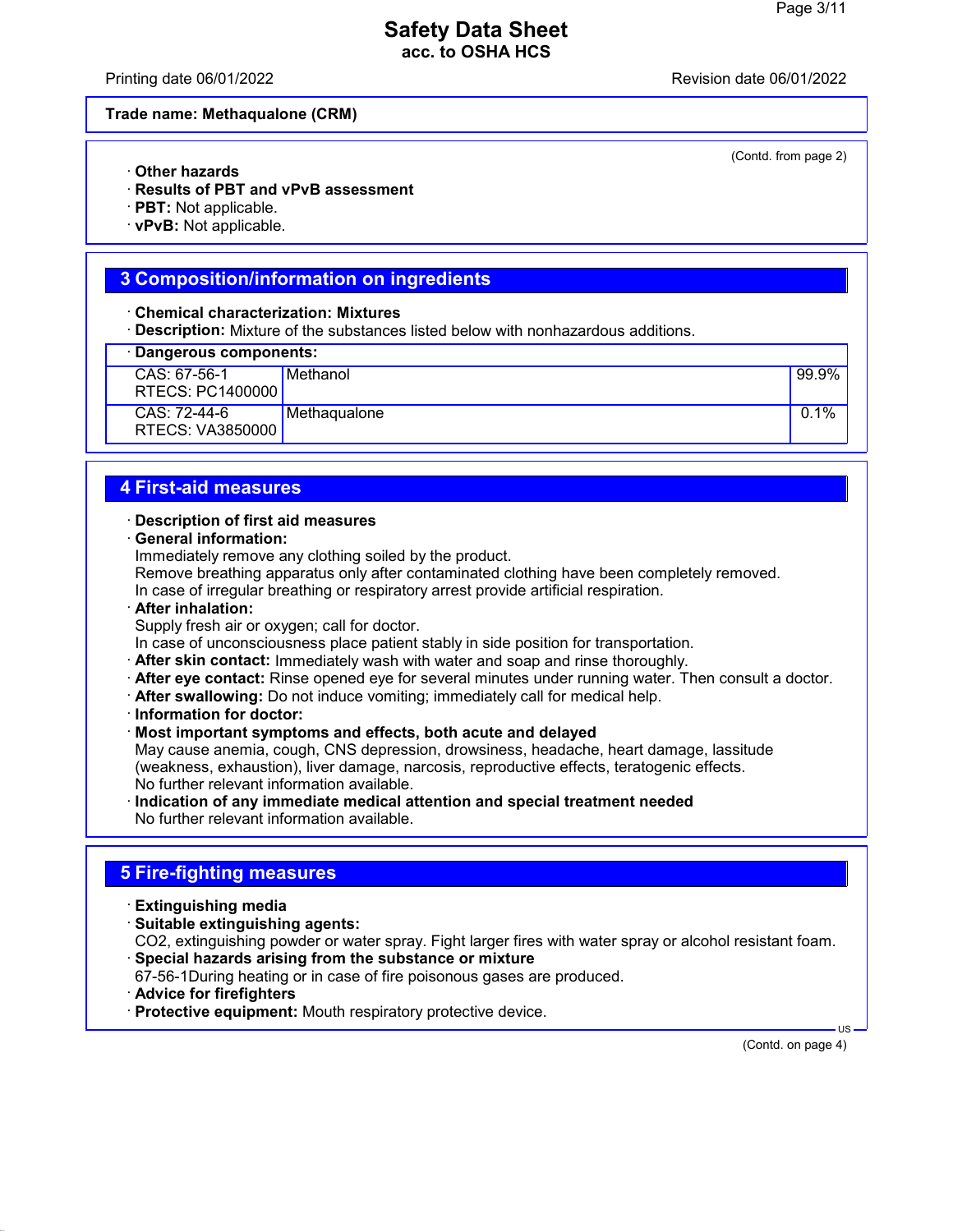## Printing date 06/01/2022 **Revision date 06/01/2022**

## **Trade name: Methaqualone (CRM)**

(Contd. from page 3)

| <b>6 Accidental release measures</b>                                                                                                                                                                                                                                                                                                                                                                                                                                                                                                                                                                                                                                                                                                                                                                                       |
|----------------------------------------------------------------------------------------------------------------------------------------------------------------------------------------------------------------------------------------------------------------------------------------------------------------------------------------------------------------------------------------------------------------------------------------------------------------------------------------------------------------------------------------------------------------------------------------------------------------------------------------------------------------------------------------------------------------------------------------------------------------------------------------------------------------------------|
| · Personal precautions, protective equipment and emergency procedures<br>Mount respiratory protective device.<br>Wear protective equipment. Keep unprotected persons away.<br><b>Environmental precautions:</b><br>Dilute with plenty of water.<br>Do not allow to enter sewers/ surface or ground water.<br>Methods and material for containment and cleaning up:<br>Absorb with liquid-binding material (sand, diatomite, acid binders, universal binders, sawdust).<br>Dispose contaminated material as waste according to item 13.<br>Ensure adequate ventilation.<br>Reference to other sections<br>See Section 7 for information on safe handling.<br>See Section 8 for information on personal protection equipment.<br>See Section 13 for disposal information.<br><b>Protective Action Criteria for Chemicals</b> |
| $\cdot$ PAC-1:                                                                                                                                                                                                                                                                                                                                                                                                                                                                                                                                                                                                                                                                                                                                                                                                             |
| 67-56-1 Methanol<br>$530$ ppm                                                                                                                                                                                                                                                                                                                                                                                                                                                                                                                                                                                                                                                                                                                                                                                              |
| $·$ PAC-2:                                                                                                                                                                                                                                                                                                                                                                                                                                                                                                                                                                                                                                                                                                                                                                                                                 |
| 67-56-1 Methanol<br>2,100 ppm                                                                                                                                                                                                                                                                                                                                                                                                                                                                                                                                                                                                                                                                                                                                                                                              |
| $\cdot$ PAC-3:                                                                                                                                                                                                                                                                                                                                                                                                                                                                                                                                                                                                                                                                                                                                                                                                             |
| 67-56-1 Methanol<br>7200* ppm                                                                                                                                                                                                                                                                                                                                                                                                                                                                                                                                                                                                                                                                                                                                                                                              |
| <b>7 Handling and storage</b><br>· Handling:<br>· Precautions for safe handling<br>Ensure good ventilation/exhaustion at the workplace.<br>Open and handle receptacle with care.<br>Prevent formation of aerosols.<br>· Information about protection against explosions and fires:<br>Keep ignition sources away - Do not smoke.<br>Protect against electrostatic charges.<br>Keep respiratory protective device available.                                                                                                                                                                                                                                                                                                                                                                                                |
| Conditions for safe storage, including any incompatibilities<br>Storage: Store in accordance with information listed on the product insert.<br>Requirements to be met by storerooms and receptacles: Store in a cool location.<br>· Information about storage in one common storage facility: Not required.<br>· Further information about storage conditions:<br>Keep receptacle tightly sealed.<br>Store in cool, dry conditions in well sealed receptacles.<br>Specific end use(s) No further relevant information available.                                                                                                                                                                                                                                                                                           |
| <b>8 Exposure controls/personal protection</b>                                                                                                                                                                                                                                                                                                                                                                                                                                                                                                                                                                                                                                                                                                                                                                             |

· **Additional information about design of technical systems:** No further data; see item 7. (Contd. on page 5)

US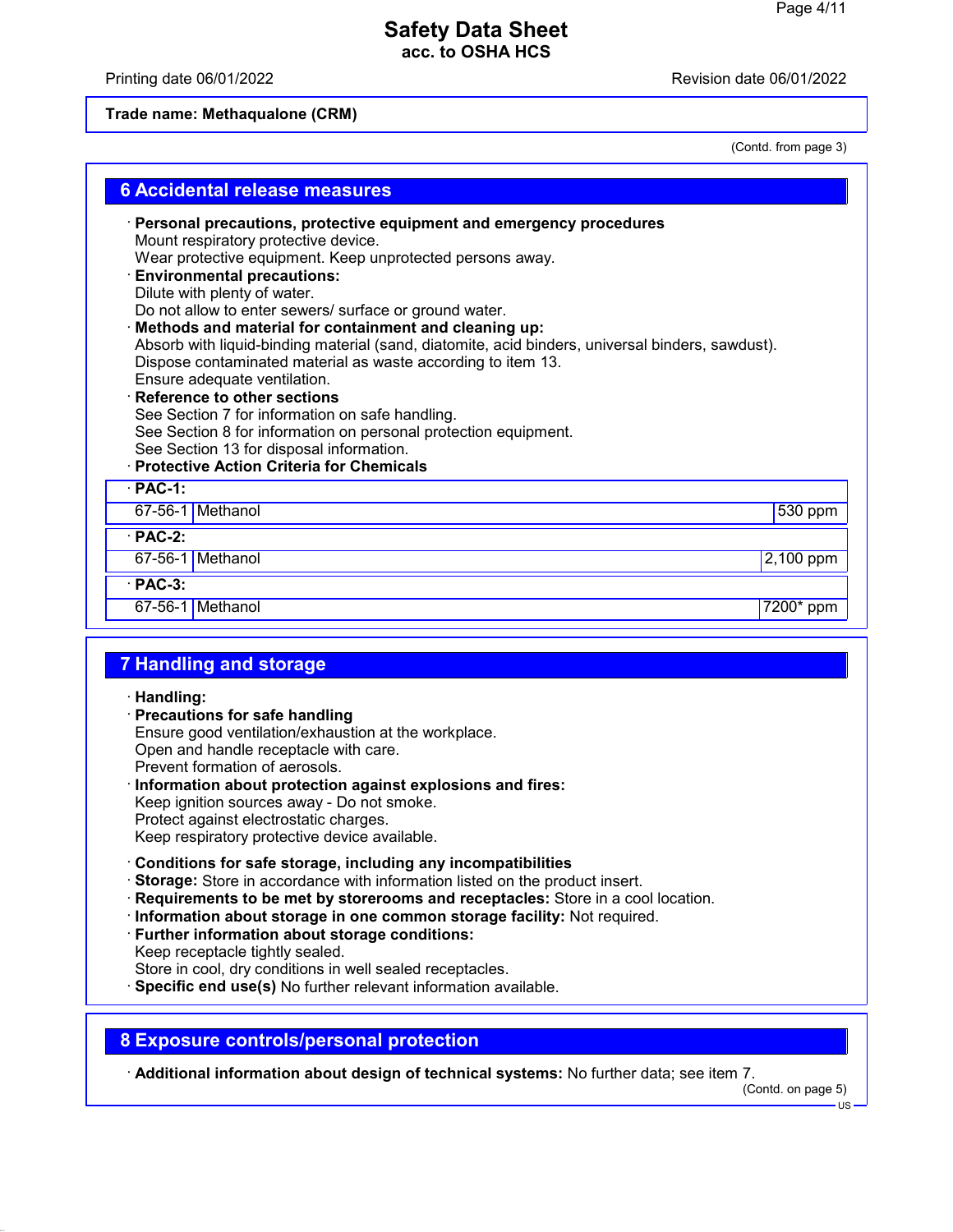#### Printing date 06/01/2022 **Revision date 06/01/2022**

## **Trade name: Methaqualone (CRM)**

| (Contd. from page 4)                                                                                                                                                                                                                                                                                                                                                                                                                                                                                                                                                                                                            |
|---------------------------------------------------------------------------------------------------------------------------------------------------------------------------------------------------------------------------------------------------------------------------------------------------------------------------------------------------------------------------------------------------------------------------------------------------------------------------------------------------------------------------------------------------------------------------------------------------------------------------------|
| <b>Control parameters</b>                                                                                                                                                                                                                                                                                                                                                                                                                                                                                                                                                                                                       |
| Components with limit values that require monitoring at the workplace:<br>The following constituent is the only constituent of the product which has a PEL, TLV or other                                                                                                                                                                                                                                                                                                                                                                                                                                                        |
| recommended exposure limit.                                                                                                                                                                                                                                                                                                                                                                                                                                                                                                                                                                                                     |
| At this time, the remaining constituent has no known exposure limits.                                                                                                                                                                                                                                                                                                                                                                                                                                                                                                                                                           |
| 67-56-1 Methanol                                                                                                                                                                                                                                                                                                                                                                                                                                                                                                                                                                                                                |
| PEL Long-term value: 260 mg/m <sup>3</sup> , 200 ppm                                                                                                                                                                                                                                                                                                                                                                                                                                                                                                                                                                            |
| REL Short-term value: 325 mg/m <sup>3</sup> , 250 ppm                                                                                                                                                                                                                                                                                                                                                                                                                                                                                                                                                                           |
| Long-term value: $260$ mg/m <sup>3</sup> , 200 ppm<br><b>Skin</b>                                                                                                                                                                                                                                                                                                                                                                                                                                                                                                                                                               |
| TLV Short-term value: 250 ppm                                                                                                                                                                                                                                                                                                                                                                                                                                                                                                                                                                                                   |
| Long-term value: 200 ppm                                                                                                                                                                                                                                                                                                                                                                                                                                                                                                                                                                                                        |
| Skin; BEI                                                                                                                                                                                                                                                                                                                                                                                                                                                                                                                                                                                                                       |
| · Ingredients with biological limit values:                                                                                                                                                                                                                                                                                                                                                                                                                                                                                                                                                                                     |
| 67-56-1 Methanol                                                                                                                                                                                                                                                                                                                                                                                                                                                                                                                                                                                                                |
| <b>BEI</b> 15 mg/L<br>Medium: urine                                                                                                                                                                                                                                                                                                                                                                                                                                                                                                                                                                                             |
| Time: end of shift                                                                                                                                                                                                                                                                                                                                                                                                                                                                                                                                                                                                              |
| Parameter: Methanol (background, nonspecific)                                                                                                                                                                                                                                                                                                                                                                                                                                                                                                                                                                                   |
| Additional information: The lists that were valid during the creation were used as basis.                                                                                                                                                                                                                                                                                                                                                                                                                                                                                                                                       |
| <b>Exposure controls</b><br>· Personal protective equipment:<br><b>General protective and hygienic measures:</b><br>Keep away from foodstuffs, beverages and feed.<br>Immediately remove all soiled and contaminated clothing.<br>Wash hands before breaks and at the end of work.<br>Store protective clothing separately.<br>Avoid contact with the eyes and skin.<br><b>Breathing equipment:</b><br>In case of brief exposure or low pollution use respiratory filter device. In case of intensive or longer<br>exposure use respiratory protective device that is independent of circulating air.<br>· Protection of hands: |
| Protective gloves                                                                                                                                                                                                                                                                                                                                                                                                                                                                                                                                                                                                               |
| The glove material has to be impermeable and resistant to the product/ the substance/ the preparation.<br>Due to missing tests no recommendation to the glove material can be given for the product/ the<br>preparation/ the chemical mixture.<br>Selection of the glove material on consideration of the penetration times, rates of diffusion and the<br>degradation<br><b>Material of gloves</b>                                                                                                                                                                                                                             |
| The selection of the suitable gloves does not only depend on the material, but also on further marks of<br>quality and varies from manufacturer to manufacturer. As the product is a preparation of several<br>substances, the resistance of the glove material can not be calculated in advance and has therefore to                                                                                                                                                                                                                                                                                                           |

be checked prior to the application. · **Penetration time of glove material**

The exact break through time has to be found out by the manufacturer of the protective gloves and has to be observed.

(Contd. on page 6)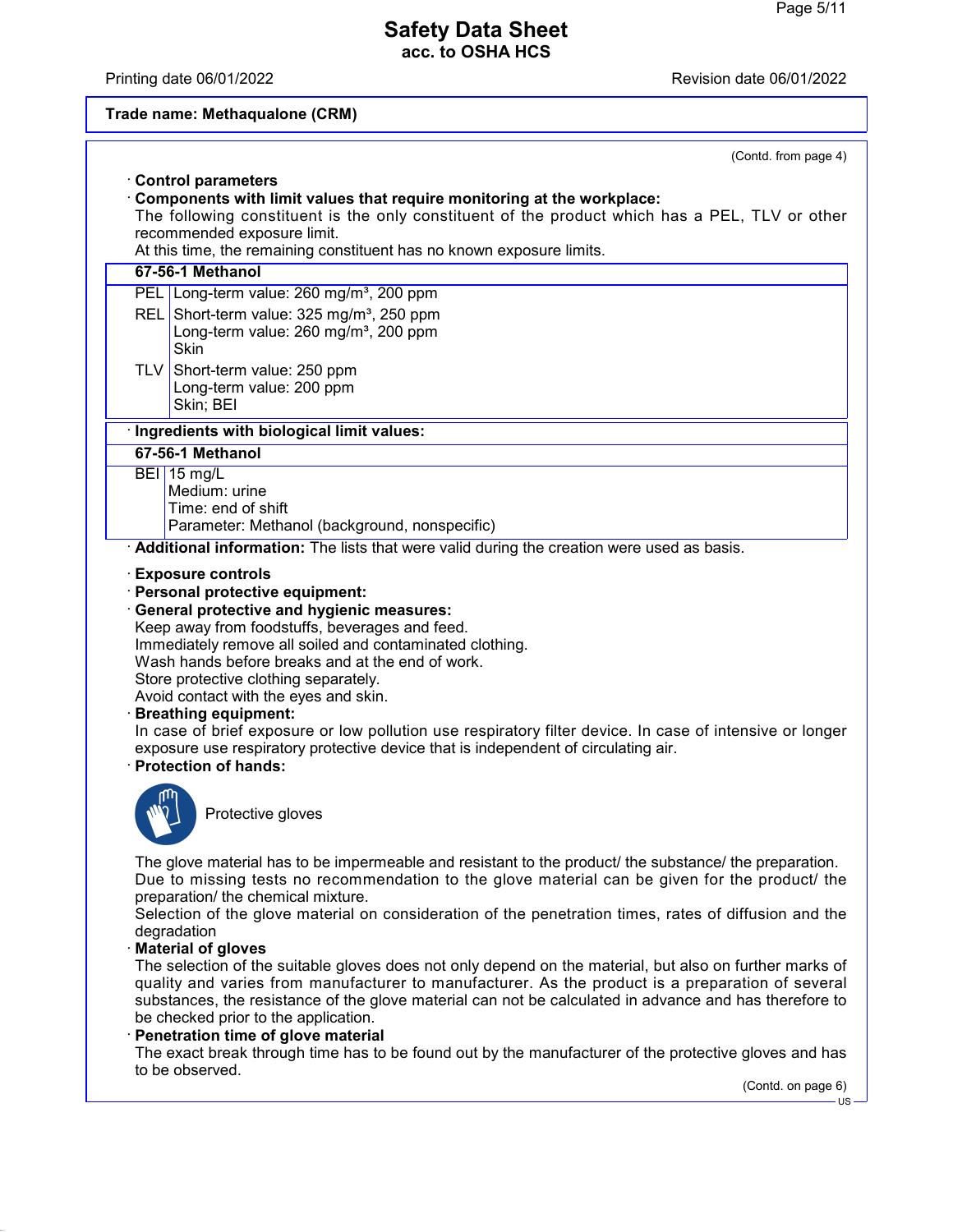Printing date 06/01/2022 **Revision date 06/01/2022** 

(Contd. from page 5)

# **Trade name: Methaqualone (CRM)**

· **Eye protection:**



Tightly sealed goggles

| 9 Physical and chemical properties                                         |                                                                                                |
|----------------------------------------------------------------------------|------------------------------------------------------------------------------------------------|
| Information on basic physical and chemical properties                      |                                                                                                |
| <b>General Information</b>                                                 |                                                                                                |
| · Appearance:<br>Form:                                                     | Liquid                                                                                         |
| Color:                                                                     | Colorless                                                                                      |
| Odor:                                                                      | Alcohol-like                                                                                   |
| <b>Structural Formula</b>                                                  | C16H14N2O                                                                                      |
| · Molecular Weight                                                         | 250.3 g/mol                                                                                    |
| Odor threshold:<br>· Formulation                                           | Not determined.<br>A 1 mg/ml solution in methanol                                              |
|                                                                            |                                                                                                |
| pH-value:                                                                  | Not determined.                                                                                |
| Change in condition                                                        |                                                                                                |
| <b>Melting point/Melting range:</b><br><b>Boiling point/Boiling range:</b> | $-98 °C (-144.4 °F)$<br>64.7 °C (148.5 °F)                                                     |
| · Flash point:                                                             | 11 °C (51.8 °F)                                                                                |
| · Flammability (solid, gaseous):                                           | Not applicable.                                                                                |
| Ignition temperature:                                                      | 455 °C (851 °F)                                                                                |
| <b>Decomposition temperature:</b>                                          | Not determined.                                                                                |
| · Auto igniting:                                                           | Product is not selfigniting.                                                                   |
| Danger of explosion:                                                       | Product is not explosive. However, formation of explosive air/<br>vapor mixtures are possible. |
| <b>Explosion limits:</b>                                                   |                                                                                                |
| Lower:                                                                     | 5.5 Vol %                                                                                      |
| Upper:                                                                     | 44 Vol %                                                                                       |
| · Vapor pressure at 20 °C (68 °F):                                         | 128 hPa (96 mm Hg)                                                                             |
| Density at 20 °C (68 °F):                                                  | $0.79$ g/cm <sup>3</sup> (6.59255 lbs/gal)                                                     |
| <b>Relative density</b>                                                    | Not determined.                                                                                |
| · Vapor density                                                            | Not determined.                                                                                |
| <b>Evaporation rate</b>                                                    | Not determined.                                                                                |
| Solubility in / Miscibility with                                           |                                                                                                |
| Water:                                                                     | Fully miscible.                                                                                |
| · Partition coefficient (n-octanol/water): Not determined.                 |                                                                                                |
| · Viscosity:                                                               |                                                                                                |
| Dynamic:                                                                   | Not determined.                                                                                |
| Kinematic:                                                                 | Not determined.                                                                                |
|                                                                            | (Contd. on page 7)<br>$US -$                                                                   |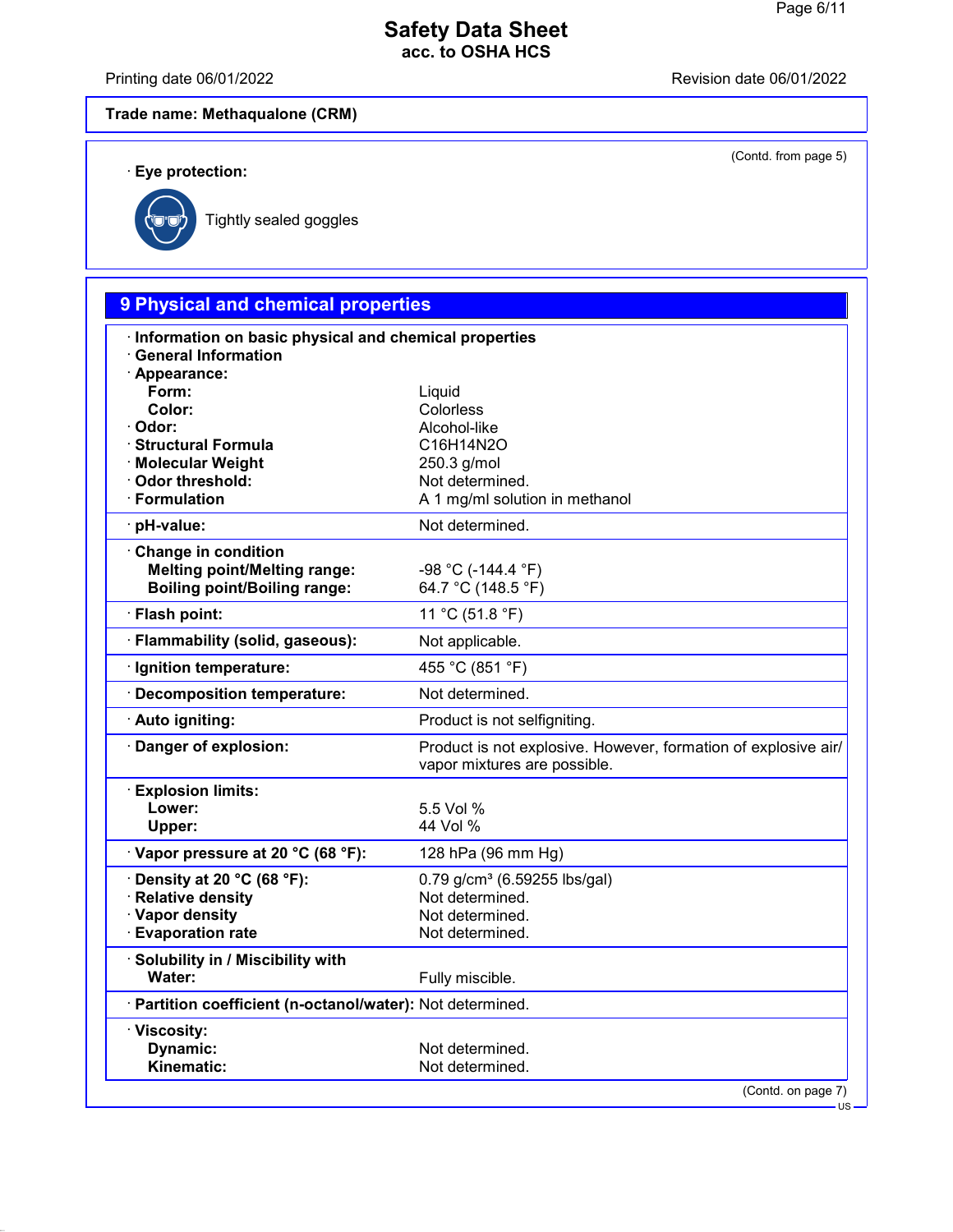Printing date 06/01/2022 Revision date 06/01/2022

**Trade name: Methaqualone (CRM)**

|                                                                     | (Contd. from page 6)                          |
|---------------------------------------------------------------------|-----------------------------------------------|
| Solvent content:<br><b>Organic solvents:</b><br><b>VOC content:</b> | $99.9\%$<br>99.90%<br>999.0 g/l / 8.34 lb/gal |
| Solids content:                                                     | $0.1\%$                                       |
| Other information                                                   | No further relevant information available.    |

# **10 Stability and reactivity**

· **Reactivity** No further relevant information available.

- · **Chemical stability**
- · **Thermal decomposition / conditions to be avoided:** No decomposition if used according to specifications.
- · **Possibility of hazardous reactions** No dangerous reactions known.
- · **Conditions to avoid** No further relevant information available.
- · **Incompatible materials:** reducing agents, oxidizing agents
- · **Hazardous decomposition products:** carbon dioxide, carbon monoxide

## **11 Toxicological information**

- · **Information on toxicological effects**
- · **Acute toxicity:**

| LD/LC50 values that are relevant for classification: |                                    |                                         |  |
|------------------------------------------------------|------------------------------------|-----------------------------------------|--|
| <b>ATE (Acute Toxicity Estimate)</b><br>LD50         |                                    |                                         |  |
| Oral                                                 |                                    | 100,000 mg/kg                           |  |
| 67-56-1 Methanol                                     |                                    |                                         |  |
| Oral                                                 | <b>LDLO</b>                        | 143 mg/kg (hmn)                         |  |
|                                                      | <b>TDLO</b>                        | 5 ml/kg (rat)                           |  |
|                                                      | LD50                               | 5,600 mg/kg (rat)                       |  |
| Dermal                                               | LD50                               | 15,800 mg/kg (rabbit)                   |  |
| Inhalative                                           | LC50/4 h                           | 64,000 mg/m <sup>3</sup> (rat)          |  |
|                                                      | <b>LC50</b>                        | 61,100 mg/m <sup>3</sup> /134 m (mouse) |  |
| Irritation of skin                                   | Irritation                         | 20 mg/24h (rabbit)                      |  |
|                                                      | Irritation                         | (rabbit)                                |  |
|                                                      | Irritation                         | 5.63 mg/kg/exempt preparation (rabbit)  |  |
| Irritation of eyes Irritation                        |                                    | 40 mg (rabbit)                          |  |
|                                                      | Intraperitoneal TDLO 5 mg/kg (rat) |                                         |  |
|                                                      | Intraperitoneal LD50               | 10,765 mg/kg (mouse)                    |  |
|                                                      | Subcutaneous LD50                  | 143 mg/kg/human (mouse)                 |  |
|                                                      | Data                               | 20 mg/24h (rabbit)                      |  |
| 72-44-6 Methaqualone                                 |                                    |                                         |  |
| Oral                                                 | <b>LDLO</b>                        | 114 mg/kg (man)                         |  |
|                                                      | LD50                               | 185 mg/kg (rat)                         |  |
|                                                      | Intraperitoneal LD50               | 125 mg/kg (rat)                         |  |
|                                                      |                                    | (Contd. on page 8)                      |  |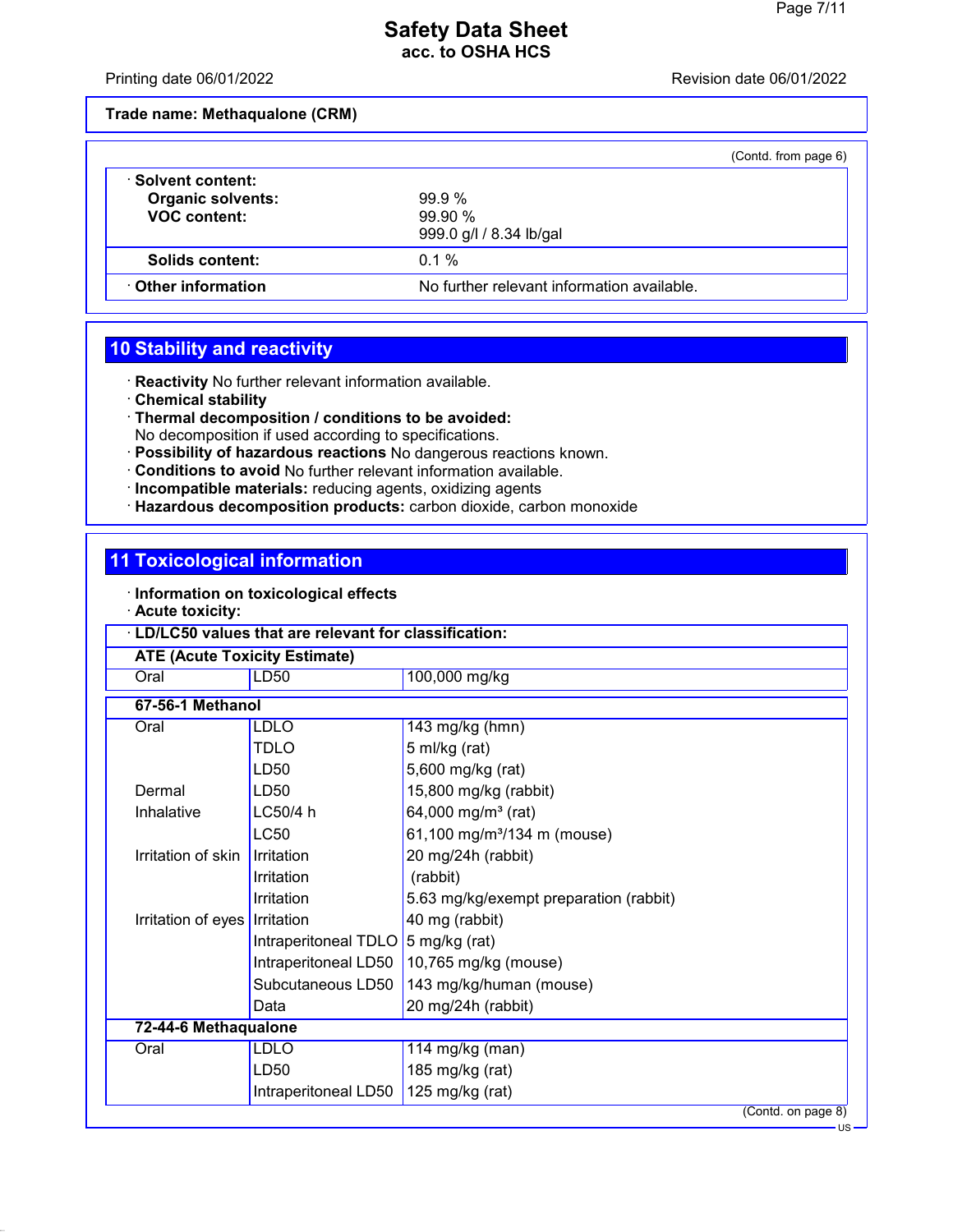Printing date 06/01/2022 Revision date 06/01/2022

#### **Trade name: Methaqualone (CRM)**

(Contd. from page 7)

- · **Primary irritant effect:** · **on the skin:** No irritant effect.
- · **on the eye:** No irritating effect.
- · **Sensitization:** No sensitizing effects known.
- · **Additional toxicological information:**

The product shows the following dangers according to internally approved calculation methods for preparations:

Toxic

- · **Carcinogenic categories**
- · **IARC (International Agency for Research on Cancer)**

None of the ingredients is listed.

#### · **NTP (National Toxicology Program)**

None of the ingredients is listed.

#### · **OSHA-Ca (Occupational Safety & Health Administration)**

None of the ingredients is listed.

# **12 Ecological information**

#### · **Toxicity**

- · **Aquatic toxicity:** No further relevant information available.
- · **Persistence and degradability** No further relevant information available.
- · **Behavior in environmental systems:**
- · **Bioaccumulative potential** No further relevant information available.
- · **Mobility in soil** No further relevant information available.
- · **Additional ecological information:**
- · **General notes:**

Water hazard class 2 (Self-assessment): hazardous for water

Do not allow product to reach ground water, water course or sewage system.

Danger to drinking water if even small quantities leak into the ground.

- · **Results of PBT and vPvB assessment**
- · **PBT:** Not applicable.
- · **vPvB:** Not applicable.
- · **Other adverse effects** No further relevant information available.

### **13 Disposal considerations**

· **Waste treatment methods**

· **Recommendation:**

Must not be disposed of together with household garbage. Do not allow product to reach sewage system.

- · **Uncleaned packagings:**
- · **Recommendation:** Disposal must be made according to official regulations.
- · **Recommended cleansing agent:** Water, if necessary with cleansing agents.

(Contd. on page 9)

US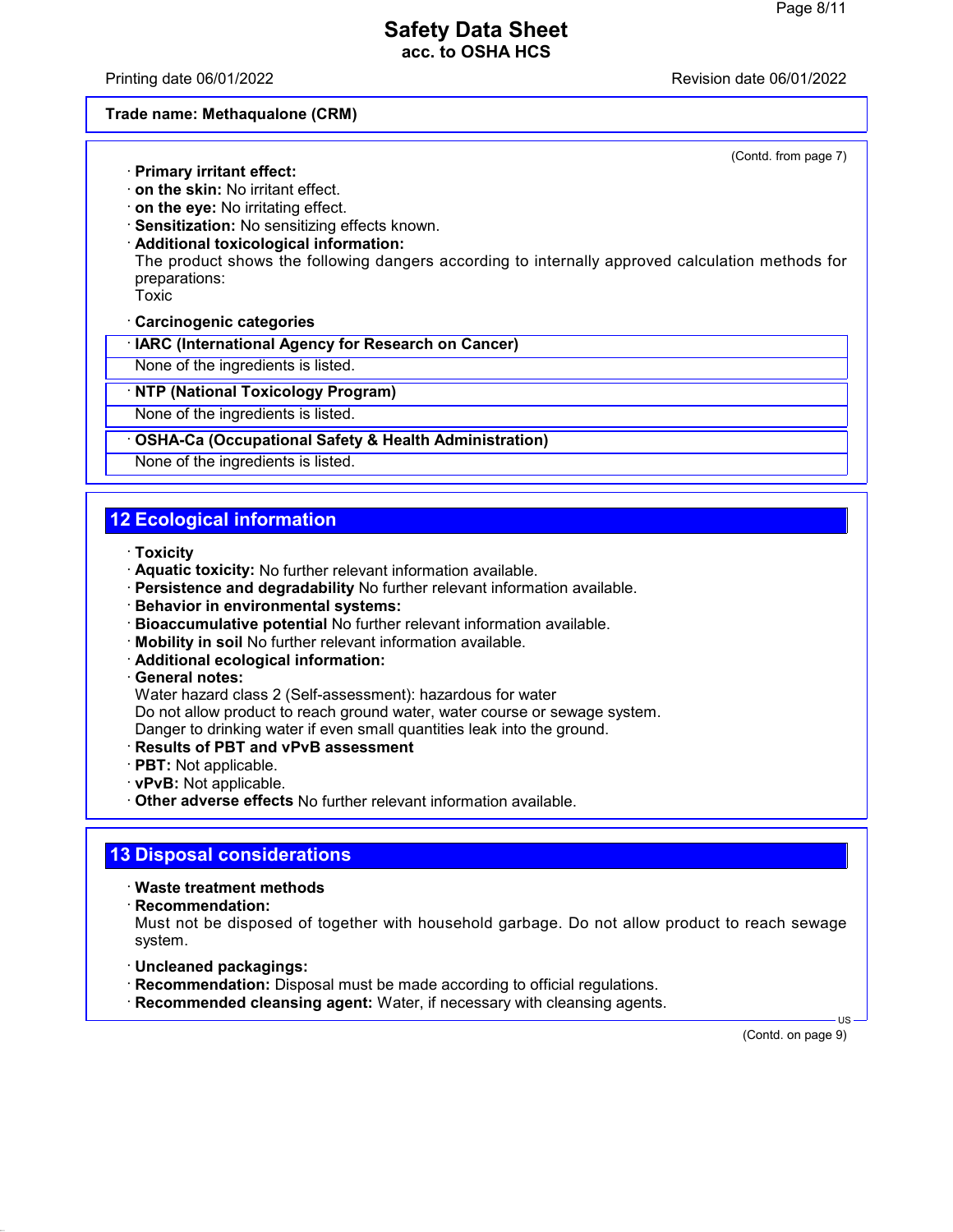Printing date 06/01/2022 **Revision date 06/01/2022** 

**Trade name: Methaqualone (CRM)**

(Contd. from page 8)

| <b>14 Transport information</b>                                                                                                   |                                                                                                                                                                                                                                                          |
|-----------------------------------------------------------------------------------------------------------------------------------|----------------------------------------------------------------------------------------------------------------------------------------------------------------------------------------------------------------------------------------------------------|
| · UN-Number<br>· DOT, IMDG, IATA                                                                                                  | <b>UN1993</b>                                                                                                                                                                                                                                            |
| UN proper shipping name<br>$\cdot$ DOT<br>· IMDG<br>· IATA                                                                        | Flammable liquids, n.o.s. (Methanol)<br>FLAMMABLE LIQUID, N.O.S. (METHANOL)<br>Flammable liquid, n.o.s. (METHANOL)                                                                                                                                       |
| · Transport hazard class(es)                                                                                                      |                                                                                                                                                                                                                                                          |
| $\cdot$ DOT                                                                                                                       |                                                                                                                                                                                                                                                          |
| · Class                                                                                                                           | 3 Flammable liquids                                                                                                                                                                                                                                      |
| · Label                                                                                                                           | 3                                                                                                                                                                                                                                                        |
| · IMDG, IATA                                                                                                                      |                                                                                                                                                                                                                                                          |
| · Class<br>· Label                                                                                                                | 3 Flammable liquids<br>3                                                                                                                                                                                                                                 |
| · Packing group<br>DOT, IMDG, IATA                                                                                                | $\ensuremath{\mathsf{II}}$                                                                                                                                                                                                                               |
| <b>Environmental hazards:</b>                                                                                                     | Not applicable.                                                                                                                                                                                                                                          |
| Special precautions for user<br>· Hazard identification number (Kemler code): 33<br><b>EMS Number:</b><br><b>Stowage Category</b> | Warning: Flammable liquids<br>$F-E, S-E$<br>B                                                                                                                                                                                                            |
| Transport in bulk according to Annex II of<br>MARPOL73/78 and the IBC Code                                                        | Not applicable.                                                                                                                                                                                                                                          |
| · Transport/Additional information:                                                                                               |                                                                                                                                                                                                                                                          |
| <b>DOT</b><br><b>Quantity limitations</b>                                                                                         | On passenger aircraft/rail: 5 L<br>On cargo aircraft only: 60 L                                                                                                                                                                                          |
| · IMDG                                                                                                                            |                                                                                                                                                                                                                                                          |
| · Limited quantities (LQ)<br><b>Excepted quantities (EQ)</b>                                                                      | 1L<br>Code: E2<br>Maximum net quantity per inner packaging: 30 ml<br>Maximum net quantity per outer packaging: 500 ml                                                                                                                                    |
| ∴IATA<br>· Remarks:                                                                                                               | When sold in quantities of less than or equal to 1 mL,<br>or 1 g, with an Excepted Quantity Code of<br>E1, E2, E4, or E5, this item meets the De Minimis<br>Quantities exemption, per IATA 2.6.10.<br>Therefore packaging does not have to be labeled as |
|                                                                                                                                   | (Contd. on page 10)                                                                                                                                                                                                                                      |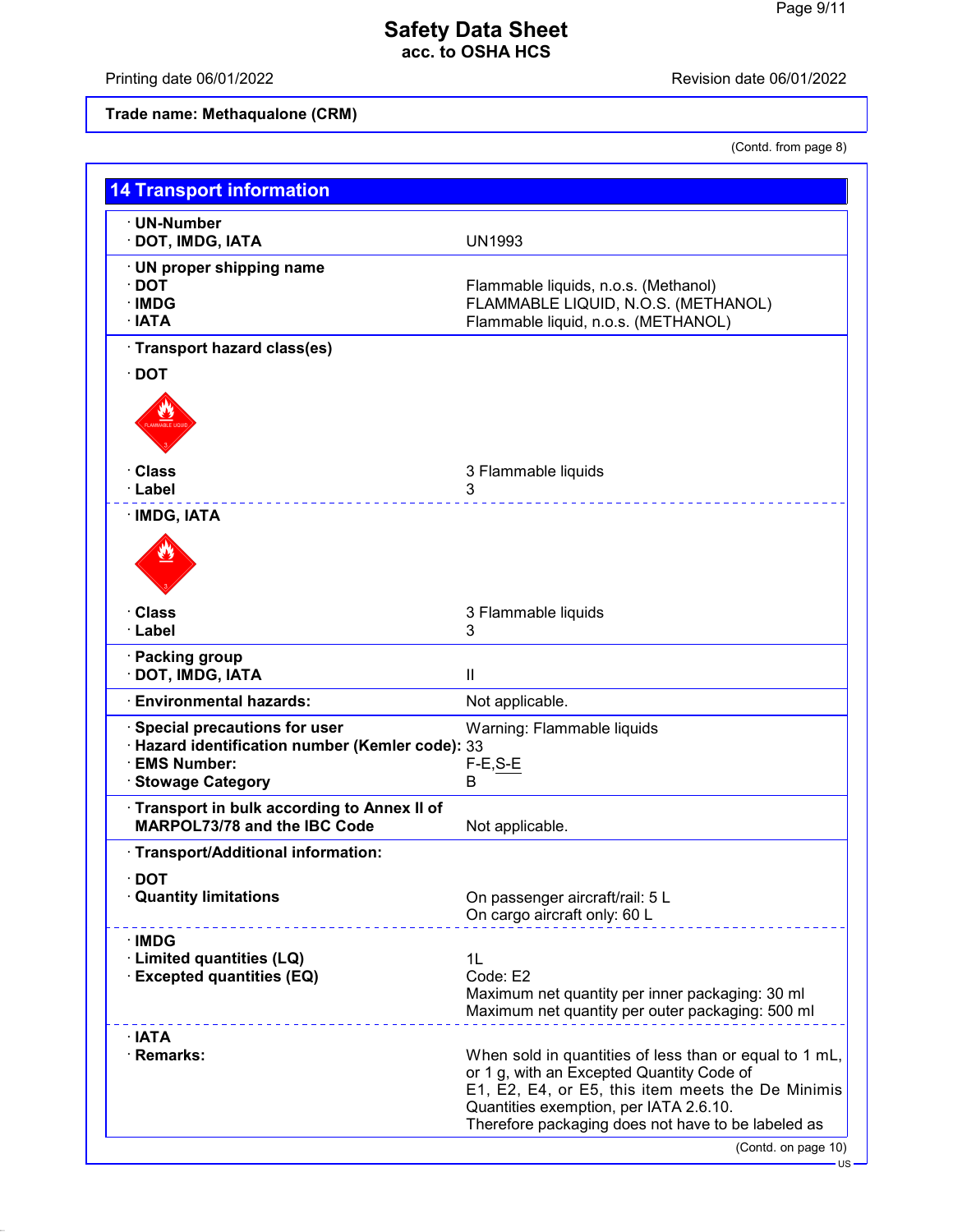Printing date 06/01/2022 Revision date 06/01/2022

**Trade name: Methaqualone (CRM)**

|                          | (Contd. from page 9)                         |
|--------------------------|----------------------------------------------|
|                          | Dangerous Goods/Excepted Quantity.           |
| · UN "Model Regulation": | UN 1993 FLAMMABLE LIQUID, N.O.S. (METHANOL), |

## **15 Regulatory information**

· **Safety, health and environmental regulations/legislation specific for the substance or mixture** No further relevant information available.

| ٠<br>.,<br>×<br>. .<br>×<br>. . |
|---------------------------------|
|                                 |

| əara                                                                               |                 |
|------------------------------------------------------------------------------------|-----------------|
| Section 355 (extremely hazardous substances):                                      |                 |
| None of the ingredients is listed.                                                 |                 |
| Section 313 (Specific toxic chemical listings):                                    |                 |
| 67-56-1 Methanol                                                                   |                 |
| · TSCA (Toxic Substances Control Act):                                             |                 |
| 67-56-1 Methanol                                                                   | <b>ACTIVE</b>   |
| 72-44-6 Methaqualone                                                               | <b>INACTIVE</b> |
| <b>Hazardous Air Pollutants</b>                                                    |                 |
| 67-56-1 Methanol                                                                   |                 |
| · Proposition 65                                                                   |                 |
| <b>Chemicals known to cause cancer:</b>                                            |                 |
| None of the ingredients is listed.                                                 |                 |
| Chemicals known to cause reproductive toxicity for females:                        |                 |
| None of the ingredients is listed.                                                 |                 |
| Chemicals known to cause reproductive toxicity for males:                          |                 |
| None of the ingredients is listed.                                                 |                 |
| Chemicals known to cause developmental toxicity:                                   |                 |
| 67-56-1 Methanol                                                                   |                 |
| <b>Carcinogenic categories</b>                                                     |                 |
| <b>EPA (Environmental Protection Agency)</b>                                       |                 |
| None of the ingredients is listed.                                                 |                 |
| TLV (Threshold Limit Value)                                                        |                 |
| None of the ingredients is listed.                                                 |                 |
| NIOSH-Ca (National Institute for Occupational Safety and Health)                   |                 |
| None of the ingredients is listed.                                                 |                 |
| Chemical safety assessment: A Chemical Safety Assessment has not been carried out. |                 |

### **16 Other information**

All chemicals may pose unknown hazards and should be used with caution. This SDS applies only to the material as packaged. If this product is combined with other materials, deteriorates, or becomes contaminated, it may pose hazards not mentioned in this SDS. Cayman Chemical Company assumes no responsibility for incidental or consequential damages, including lost profits, arising from the use of these data. It shall be the user's responsibility to develop proper methods of handling and personal protection based on the actual conditions of use. While this SDS is based on technical data judged to be reliable, Cayman Chemical Company assumes no responsibility for the completeness or accuracy of the information contained herein.